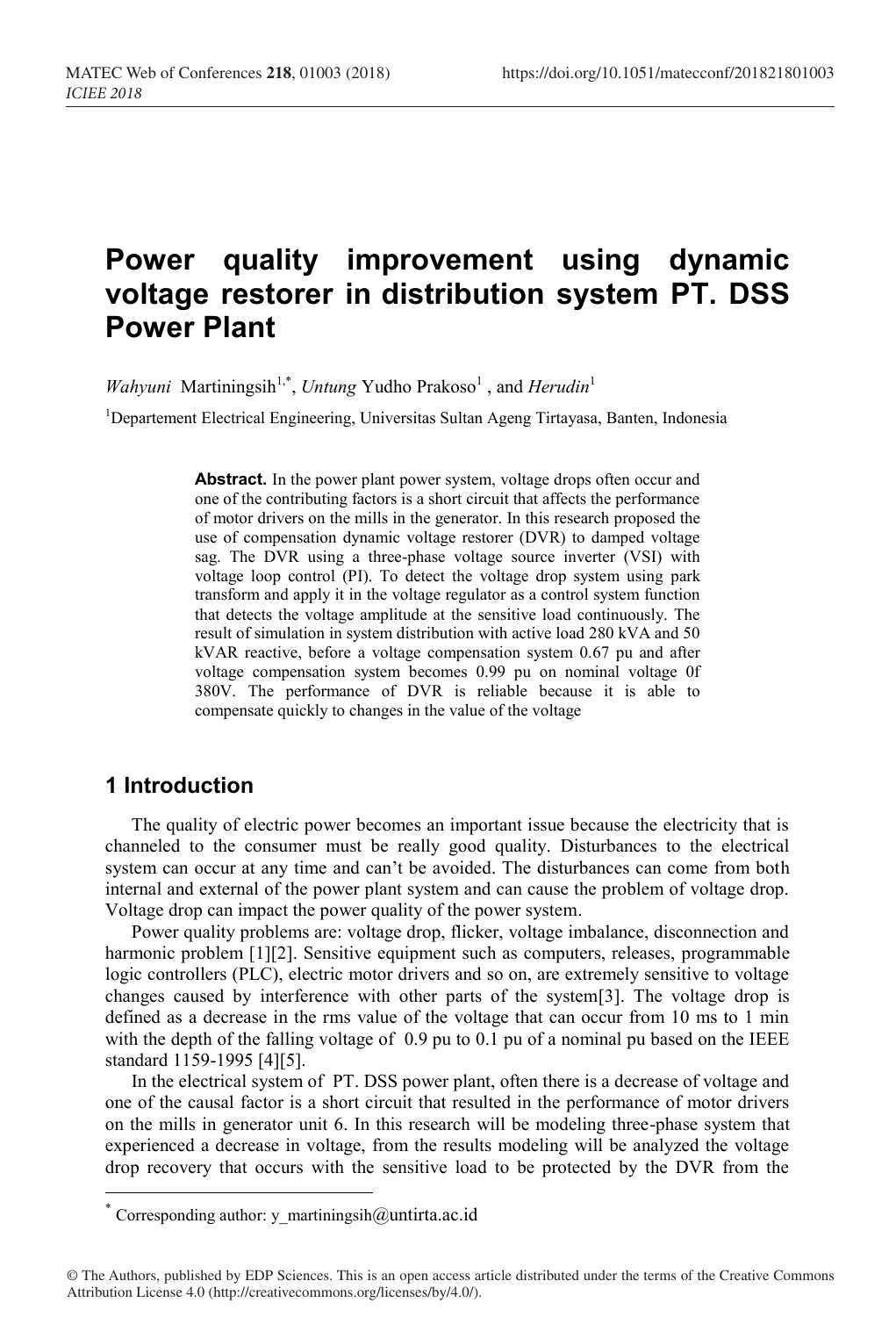effect of the voltage drop, so that a large pattern of DC PWM inverter voltage required by the DVR in accordance with the needs of sensitive load to be protected.

#### **1.1 DVR**

DVR is a power electronic switching device which is connected in series to the load voltage bus to inject a dynamically controlled voltage. This voltage can eliminate effects of fault of voltage bus on a sensitive load [6].

DVR is equipment used to recover a voltage or improve the voltage quality on the load side and its position is mounted in series between the source and the load. DVRs are coupled in series with distribution systems to protect sensitive equipment against the occurrence of voltage drops [7],[8]. The basic function of the DVR is to detect the occurrence of voltage drops that occur on the power system channel, and then inject the voltage to compensate for the voltage drop that occurs. Therefore the DVR is placed close to the sensitive load that is protected.

The DVR works depending on the type of interference or an event occurring in the system, generating the injected voltage obtained from the DC energy storage unit and then converted to AC voltage by the voltage source inverter (VSI) [9]. To set the controller on the DVR is used dq0 transformation or Park transformation. The dq0 method will provide information on the depth of the voltage drop and the phase shift with the starting point and end point of the voltage drop. The transformation process from three phase system to dq0 system is shows at Equation 1[6].

$$
\begin{bmatrix} V_d \\ V_q \\ V_0 \end{bmatrix} = \frac{2}{3} \begin{bmatrix} \cos(\omega t) & \cos(\omega t - 120) & \cos(\omega t + 120) \\ -\sin(\omega t) & -\sin(\omega t - 120) & -\sin(\omega t + 120) \\ \frac{1}{2} & \frac{1}{2} & \frac{1}{2} \end{bmatrix} \begin{bmatrix} V_a \\ V_b \\ V_c \end{bmatrix}
$$
(1)

The DC source is a very important element for the DVR. The DC source will be converted to AC voltage by the inverter. The magnitude of the DC source will affect the magnitude of the output voltage as described in equation 3

$$
M_a = \frac{A_r}{A_c} \tag{2}
$$

$$
V_{DC} = \frac{V_{LL}}{0.707 Ma}
$$
 (3)

where:

 $M_a$  = amplitudee  $A_r$  = amplitude reference  $A_c$  = amplitude of carrier

 $V_{DC}$  = voltage source VSI<br> $V_{11}$  = rms voltage line to 1 = rms voltage line to line

# **2 Metodology**

This research was conducted on a distribution channel of PT. DSS Power Plant. The research process of simulating the recovery of drop voltage can be explained through the block diagram in Figure 1.



**Fig. 1.** Block diagram of research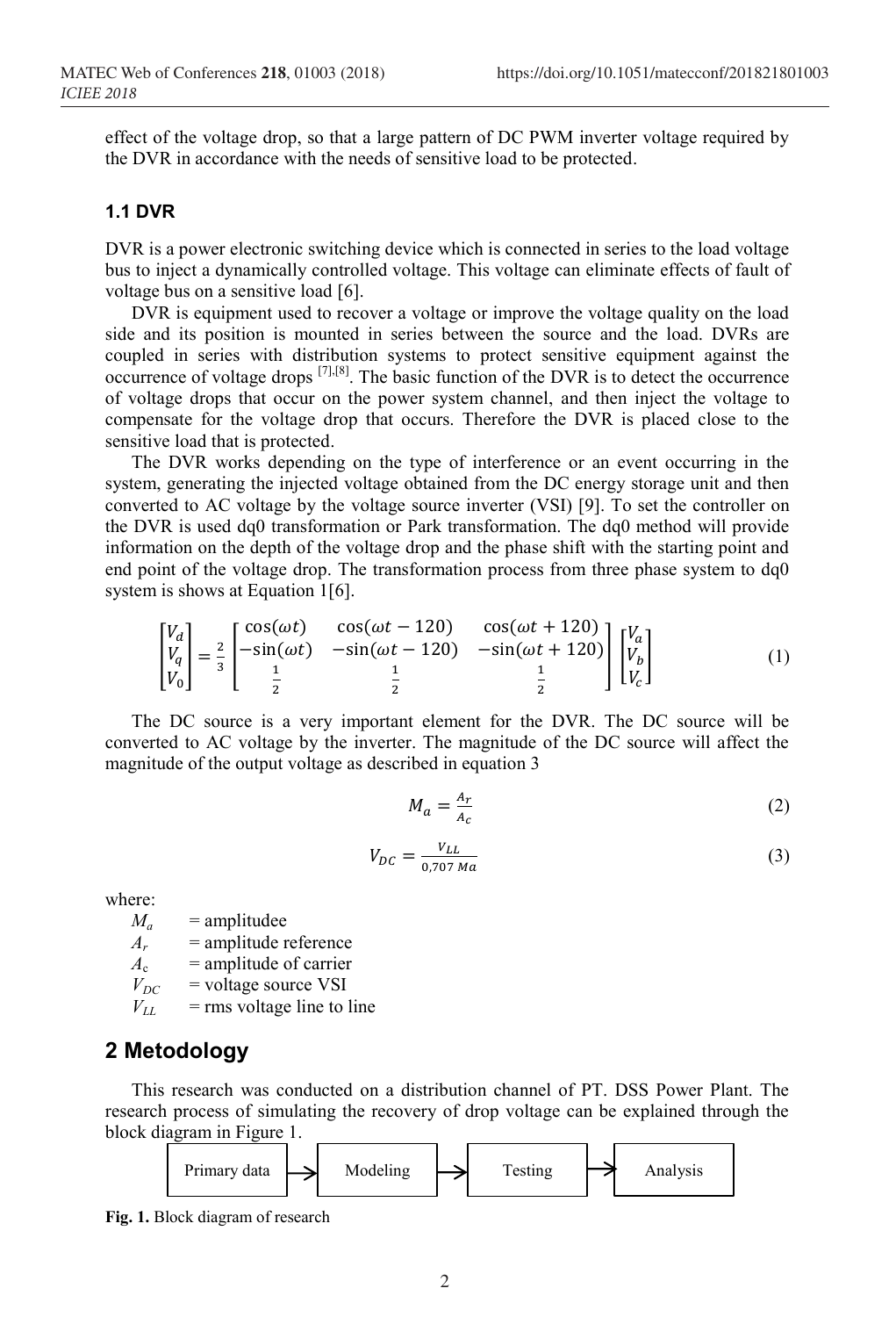Explanation of the steps of the block diagram in Figure 1:

- 1. Primary data, carried out at the beginning of the study which aims to support of the research, while the data taken include voltage, current, power, frequency, and transformer specifications.
- 2. Modeling, that is making the design of system design as a whole.
- 3. Testing the simulation is to ensure that the designed DVR can work properly.
- 4. Analysis of the results of the simulation, data which obtained of simulation and then analyzed so that conclusions achieved.

#### **2.1 Parameter Model**

The parameters used in the DVR model for the distribution system of PT. DSS Serang Power Plant as shown in Table 1.

| Parameter                              | Nilai             |
|----------------------------------------|-------------------|
| Source voltage                         | $20 \text{ kV}$   |
| <b>Transformer Distribution</b>        | 2500 kVA          |
| Frequency                              | $50$ Hz           |
| Primary voltage                        | 20 kV             |
| Primary winding resistance             | $2.16 \Omega$     |
| Primary winding inductance             | $8.6 \text{ mH}$  |
| Secondary voltage                      | 380V              |
| Secondary winding resistance           | $0.02 \Omega$     |
| Secondary winding inductance           | $0.08 \text{ mH}$ |
| Magnetization resistance and reactance | 577 $\Omega$      |
| P                                      | 280 kVA           |
| Power of Inductive load                | 40 kVAR           |
| Power of Capasitive load               | 10 kVAR           |

**Table 1.** Parameter of modeling

Modeling a voltage source uses a three phase system controlled voltage source. The source voltage is delivered to the load through a distribution transformer of 20 kV / 380 V. The load used in the simulation has a capacity of 280 kVA and 50 kVAR.

#### **2.2 Research Design**

In this study, DVR system modelling consists of several block diagrams, including load systems, controls, inverter voltage sources, filters, and injection transformers. The research design of the DVR can be seen in Figure 2.

The inverter used is a unit of three-phase inverter circuit with the ignition switch using the SPWM method. The output voltage generated by the inverter depends on the modulation index of the SPWM and the DC source voltage rating. The inverter converts DC voltage to AC voltage. Determination of DC source capacities can be seen in equation 3. Because the rating of the primary voltage on the injection transformer is 380 volt rms and if it is known the maximum  $M_a$  is 0.8, then the required DC source is 672V.

Passive filters at Figure 3. are composed of capacitors and inductors with a frequency that is set to the harmonic voltage frequency to be removed. Inductance and capacitance in this filter are 1 mH and 1 μF respectively.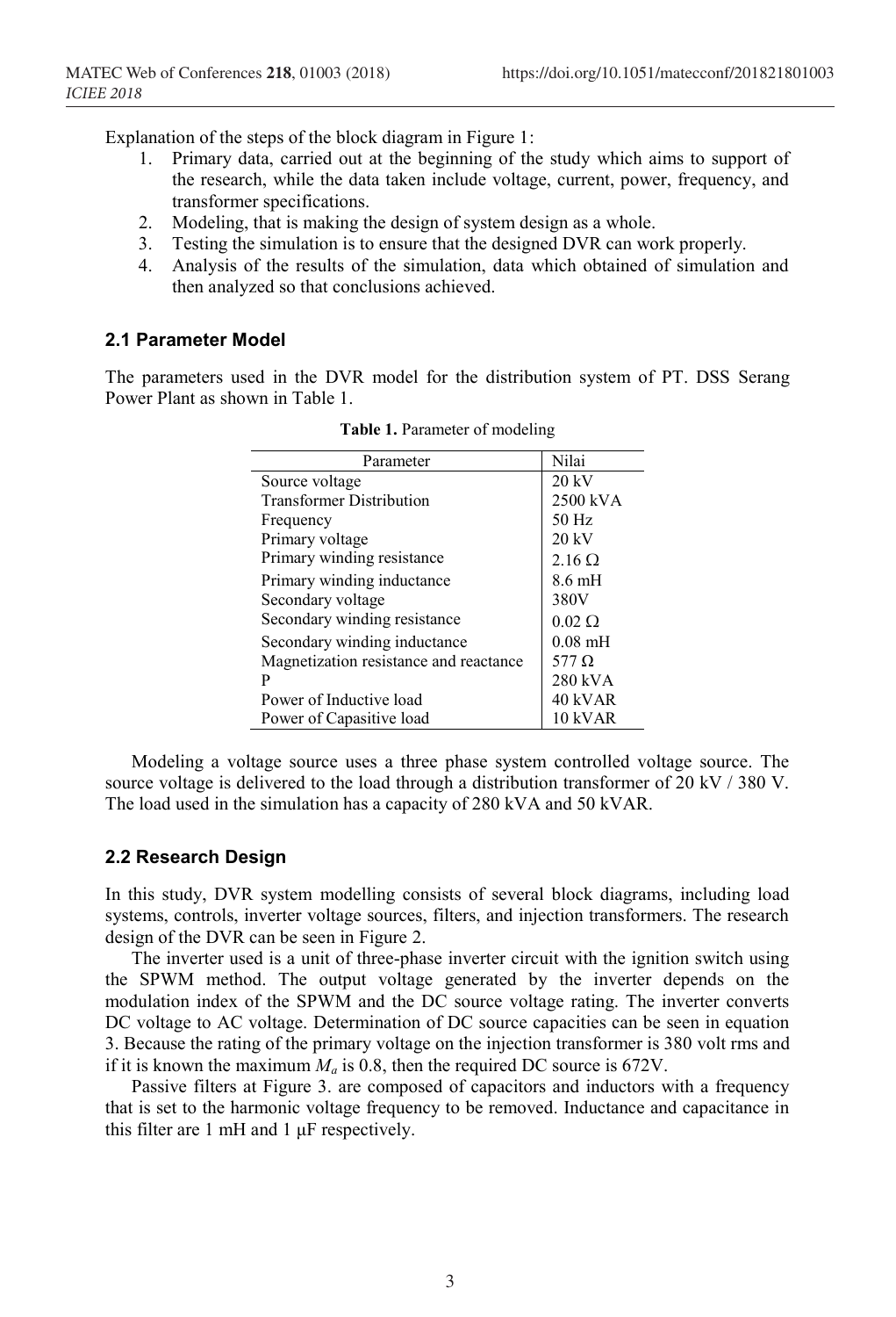

**Fig.2.** Block diagram of DVR design

SPWM is a comparison circuit between 3 phase sinusoidal signal and carrier signal. If a sinusoidal signal  $>$  signals the carrier, it will generate a pulse 1 and if the sinusoidal signal  $<$ carrier signal, it will generate a pulse 0. The pulse is by this SPWM which will activate the inverter. The carrier signal amplitude in this simulation is set to 1.25.



**Fig.3.** Design of three phase LC filter circuit

## **3 Results and Discussion**

In this study, the distribution system of PT DSS power plant installed by the DVR is as shown in Figure 4. The DVR conneted in series with distribution system as compensator voltage sag that occurs.

The control system in this study serves to detect voltage disturbances. Load voltage is measured continuously which is then compared with the reference voltage using voltage loop control (PI). This controller has two constants, namely PC (Proportional Constant) and IC (Integral Constant). PC and IC are tuned until they reach the desired response.

The simulation design is modeled in the form of a distribution system of 20 kV/380 V. When there is no one phase disturbance to the ground on a three phase supply voltage feeder ( $V_A$ ,  $V_B$ , and  $V_C$ ) in a stable condition.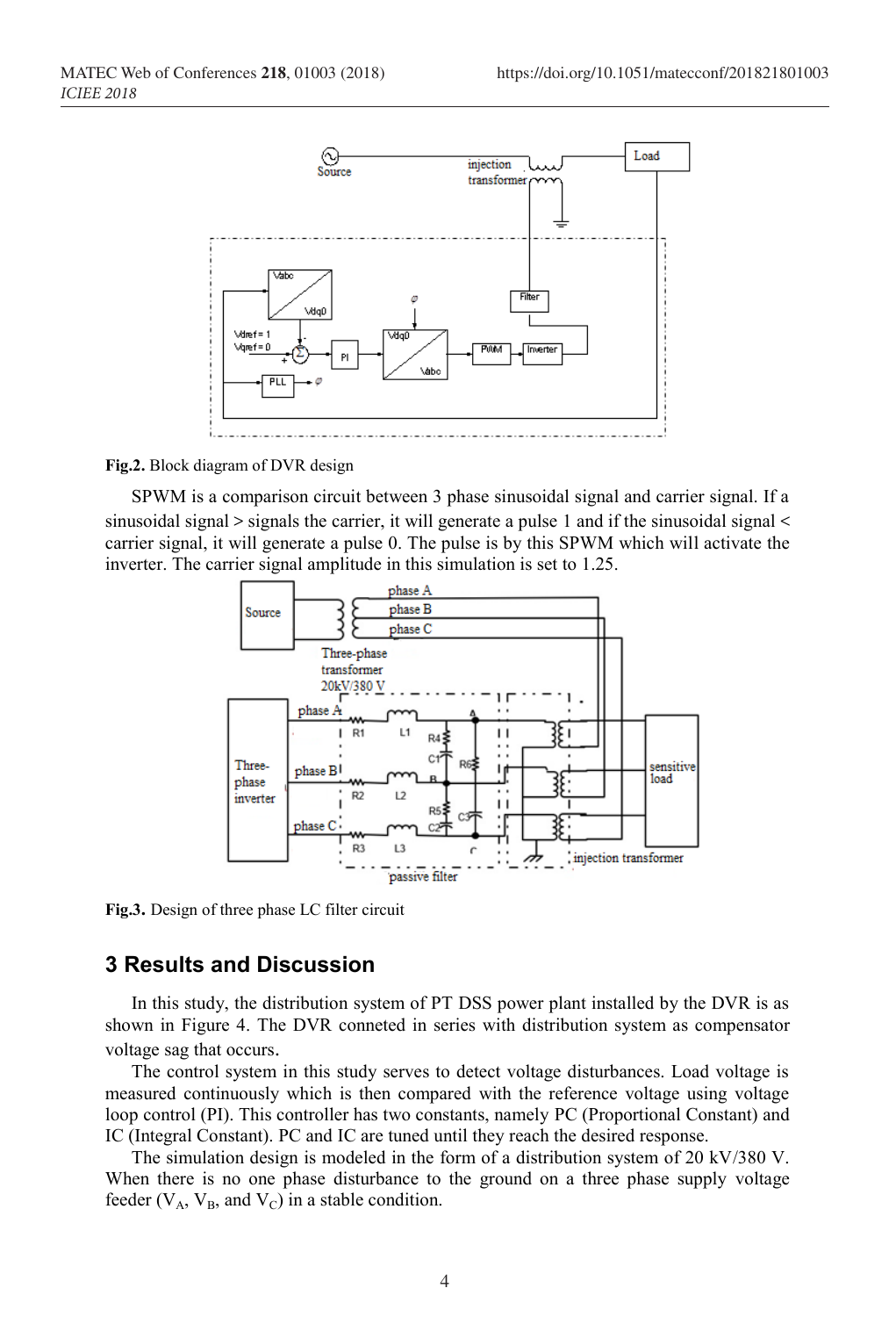

(c)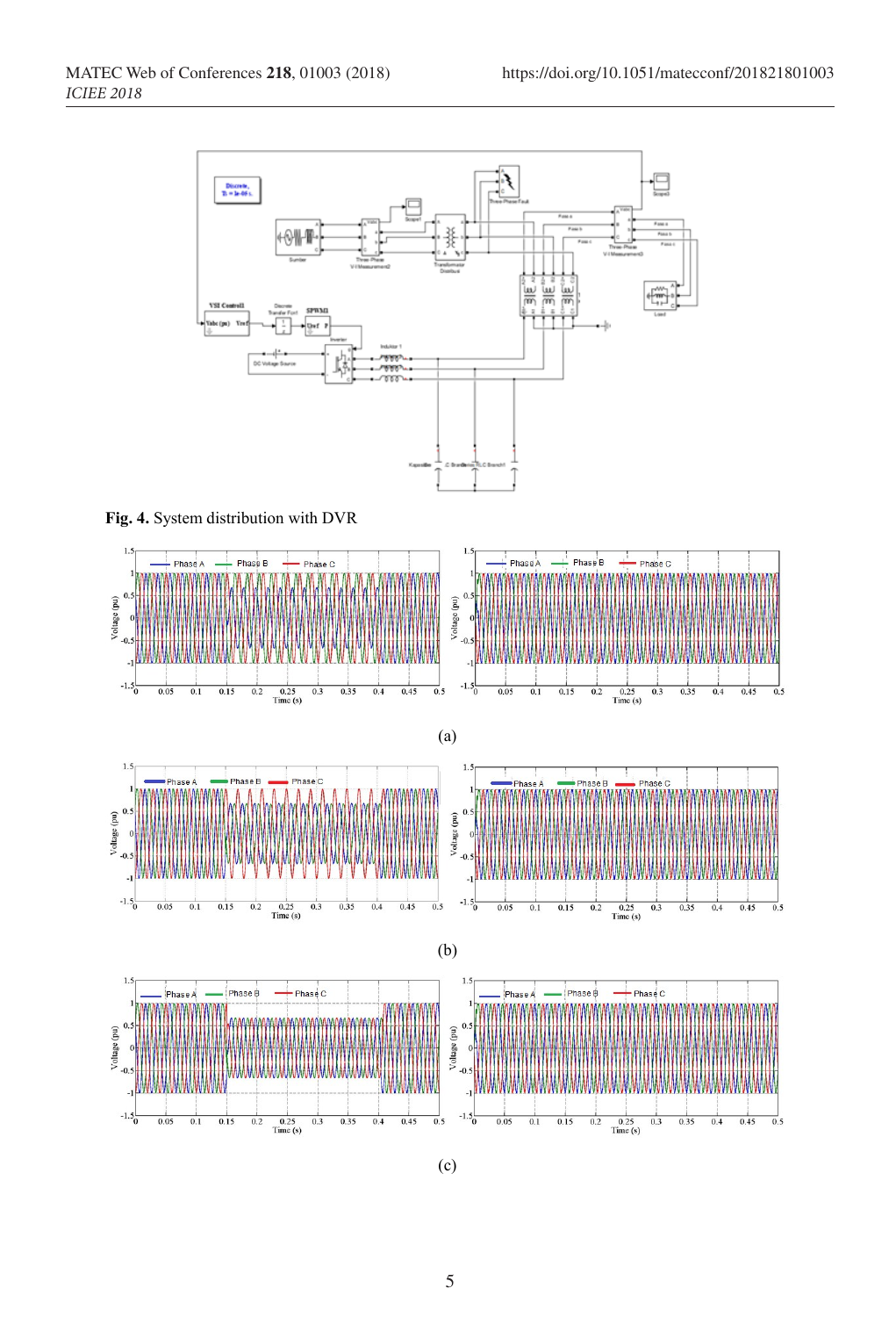

**Fig.5**. Simulation results with disturbances (a) single phase to the ground, (b) two phase to ground (c) three phase to ground and (d) phase to phase

Figure 5 (a) on the left is a simulation on a distribution system that experiences a single phase disturbance to the ground. There is voltage drop in the phase (0.6779 pu) which disturbanced. The voltage drop is handled by the DVR with injecting voltage, and then occurred a recovery of power quality in the system like shown Fig.5.(a)on the right.

Figure 5 (b) the disturbance that occurs is a two-phase disturbance to the ground (phase A and phase B). There was a voltage decrease in phase A (0.6786 pu) and phase B (0.6645 pu). The installed DVR can cause recovery of voltage stability to 0.9954 pu.

Three-phase disturbance that occurs in the distribution system causes a voltage drop in all three phases. In this case there is a voltage drop in phase A to 0.6714, phase B (0.6698 pu) and phase C (0.6707 pu). The DVR can handled that disturbance and recovery the voltage at 0.9967 pu, like seen at Figure 5 (c).

Figure 5. (d) the last simulation is a simulation for phase-phase disturbance. Disturbance occurs between phase A and phase B. The voltage on phase A drops to 0.8778 pu and phase B drops to 0.6318 pu. After the DVR is installed on distribution system, the voltage recovery occurs at the point 0.9921 pu.

## **4 Conclusion**

The simulation results show that the proposed DVR is capable of repairing power quality interference. The DVR control block will detect the disturbance of voltage that occurs and the DVR functions as a compensator. PT. DSS Power Plant often occurred short circuit fault. DVR works to inject voltage when the systems undergo voltage sag. DVR is capable of repairing voltage sag that occurs from 0.67 pu to 0.99 pu with recovery time of 0.25 seconds.

## **References**

- 1. K. Sandhya, A. J. Laxmi, and M. P. Soni, "Design of PI and Fuzzy Controllers for Dynamic Voltage Restorer (DVR)," *AASRI Procedia*, vol. **2**, pp. 149–155, (2012).
- 2. D. Tien, R. Gono, and Z. Leonowicz, "A Multifunctional Dynamic Voltage Restorer for Power Quality Improvement," *Energies*, vol. **11**, no. 6, p. 1351, (2018).
- 3. K. Bhumkittipich and N. Mithulananthan, "Performance enhancement of DVR for mitigating voltage sag/swell using vector control strategy," *Energy Procedia*, vol. **9**, pp. 366–379, (2011).
- 4. S. Khalid and B. Dwivedi, "Power Quality Issues , Problems , Standards & Their Effects in Industry with Corrective Means," *Int. J. Adv. Eng. Technol.*, vol. **1**, no. 2, pp. 1–11, (2011).
- 5. S. P. Mishra, B. Biswal, J. P. Roselyn, and D. Devaraj, "Simulation and analysis of DVR for mitigating voltage sags and swells," *Procedia Eng.*, vol. **64**, pp. 341–350, (2013).
- 6. A. M. Saeed, S. H. E. Abdel Aleem, A. M. Ibrahim, M. E. Balci, and E. E. A. El-Zahab, "Power conditioning using dynamic voltage restorers under different voltage sag types," *J. Adv. Res.*, vol. **7**, no. 1, pp. 95–103, (2016).